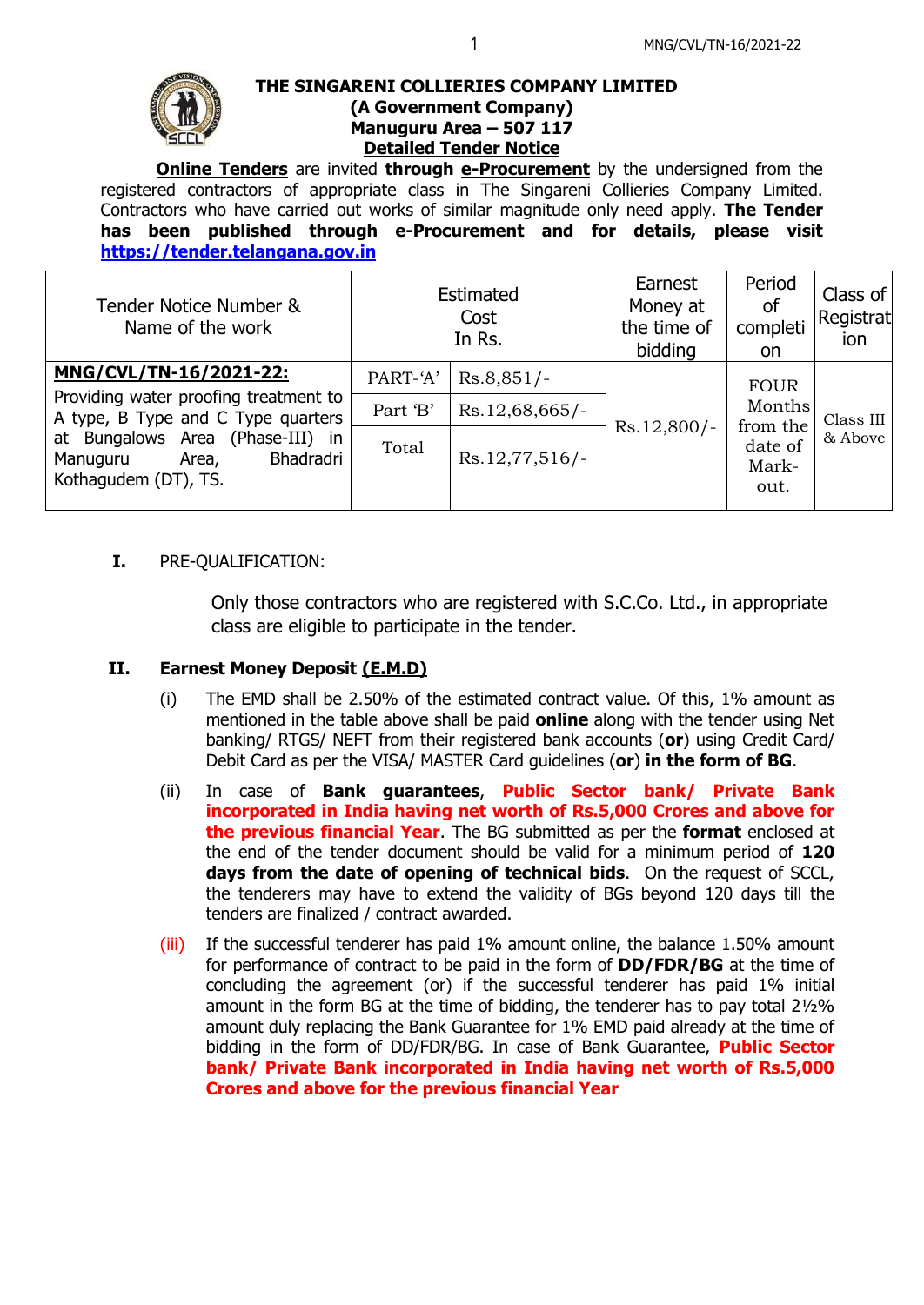#### **III. TENDERING PROCEDURE:**

- 1. The bidder shall scan and upload the following documents while participating in the tender
	- a) Contractor registration certificate issued by SCCL valid as on the date of opening of bids.
	- b) EMD instrument.
- 2. **The ceiling of tender premium shall be 5%.**
- 3. The price bids of the bidders who have submitted the above documents will be opened on the specified date. In case of extension of the date of opening of bids, suitable corrigendum will be published in the e-procurement platform.

#### 4. **Dates for submission / opening of bids:**

- (a) Bid submission Start Date and Time **15.06.2022** from 09:00 P.M.
- (b) Last date for Submission of Bids online **is 30.06.2022** up to 04:30 PM.
- (c) The **Price Bids** will be opened at 05:00 PM on **30.06.2022**, at the Office of AGM (Civil)/MNG.
- 5. The Tenderer has to keep his tender valid for **120 days** from the date of opening of price bids.
- 6. The success tenderer shall submit copy of GST registration certificate /PAN card at the time of concluding the agreement.

#### **IV. OTHER INFORMATION TO THE BIDDER:**

## 1. **Submission of hard copies of the documents & original E.M.D. instruments:**

The Department will notify the successful bidder for submission of hard copy of registration certificate and original EMD uploaded at the time of bidding.

Further after award of work, the 2½% EMD for performance of contract is to be kept valid **for a period of 31 MONTHS (i.e. period of completion plus defect liability period 24 months plus 3 months) for NIT No. MNG/CVL/TN-16/2021-22** as stated in pre paras.

2. If any successful bidder fails to submit the above within the stipulated time, they will be suspended from participating in the tenders on e-procurement for a period of **three years**.

#### 3. **e-Procurement Transaction Fee:**

The participating bidder should pay e-procurement Transaction Fee @ 0.03% on the estimated contract value of the work subject to prevailing ceiling amounts with GST online.

Further, successful bidder has to pay e-procurement corpus fund at 0.04% of Estimated Contract Value of the work subject to prevailing ceiling amounts before entering in to the agreement. However, there will not be any charges toards e-procurement fund in case of works with ECV less than and up to Rs. 10 Lakhs.